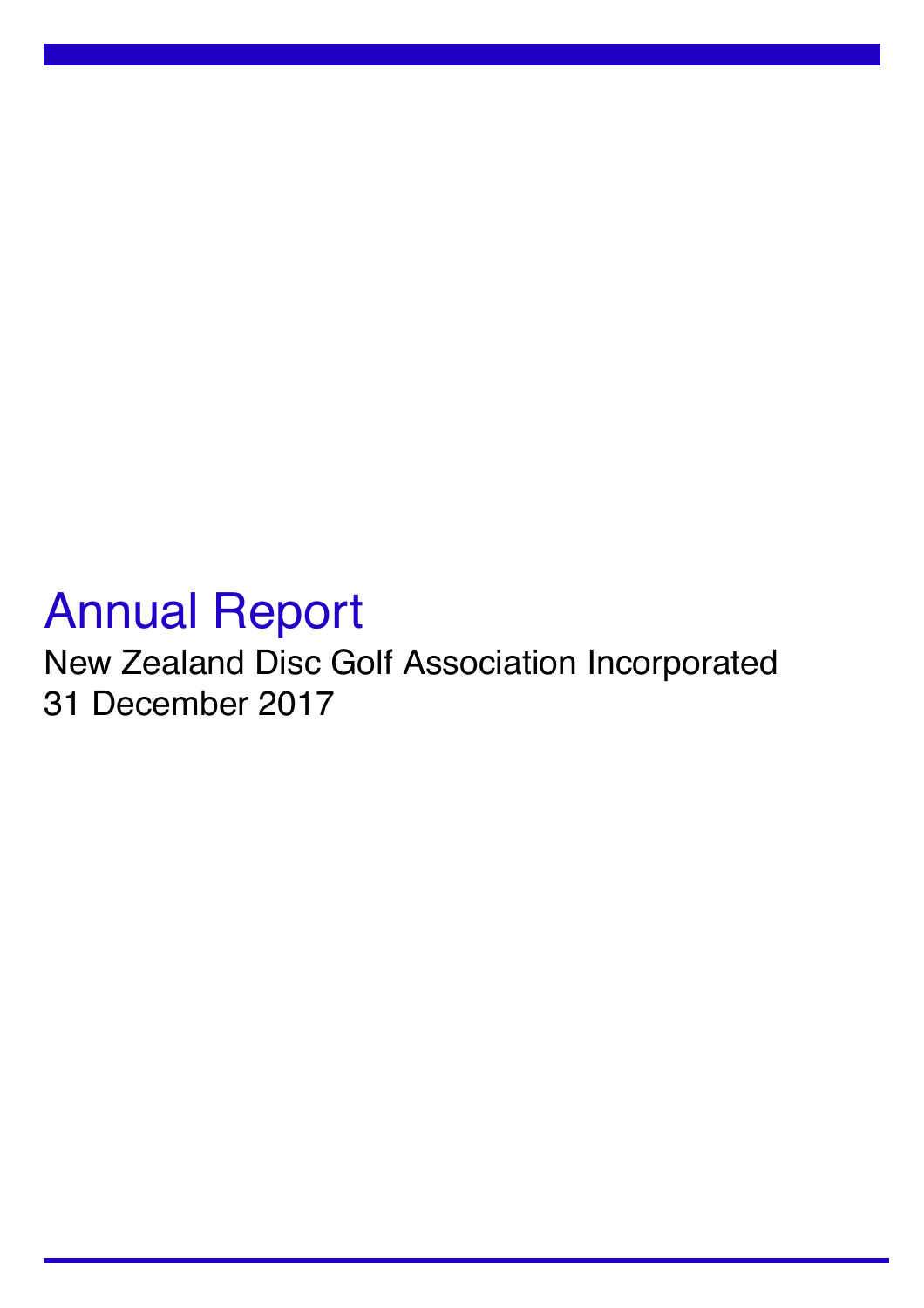## **Contents**

| <b>Compilation Report</b>         | 3 |
|-----------------------------------|---|
| <b>Income Statement</b>           | 4 |
| <b>Movements in Equity</b>        | 5 |
| <b>Balance Sheet</b>              | 6 |
| <b>Depreciation Schedule</b>      |   |
| Notes to the Financial Statements | 8 |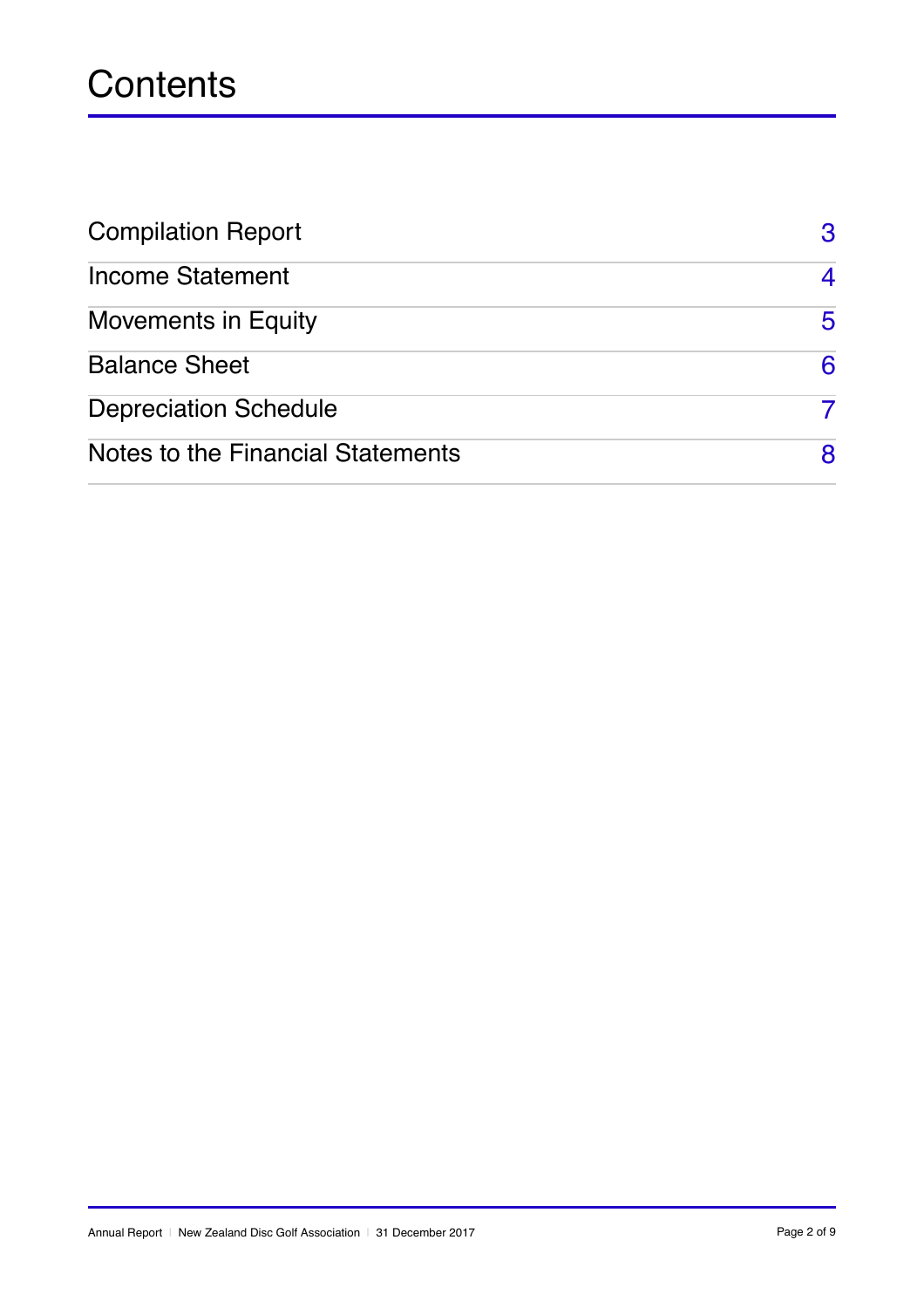## New Zealand Disc Golf Association Incorporated For the year ended 31 December 2017

#### **1. Scope**

On the basis of information you provided we have compiled, in accordance with Service Engagement Standard No. 2: Compilation of Financial Information, the financial statements of New Zealand Disc Golf Association Incorporation for the year ended 31 December 2017. These have been prepared in accordance with the Financial Reporting Act 1993 described in the Statement of Accounting Policies contained in these financial statements.

#### **2. Responsibilities**

You are solely responsible for the information contained in the financial statements and have determined that the Financial Reporting Act 1993 used is appropriate to meet your needs and for the purpose that the financial statements were prepared. The financial statements were prepared exclusively for your benefit. We do not accept responsibility to any other person for the contents of the financial statements.

#### **3. No audit or review engagement undertaken**

Our procedures use accounting expertise to undertake the compilation of the financial statements from information you provided. Our procedures do not include verification or validation procedures. No audit or review engagement has been performed and accordingly no assurance is expressed.

#### **4. Independence**

We have no involvement with New Zealand Flying Disc Association, other than for the preparation of financial statements and management reports and offering advice based on the financial information provided.

#### **5. Disclaimer of liability**

Neither we nor any of our employees accept any responsibility for the reliability, accuracy or completeness of the compiled financial information nor do we accept any liability of any kind whatsoever, including liability by reason of negligence, to any person for losses incurred as a result of placing reliance on the compiled financial information.

Cockcroft & Thomas Ltd Chartered Accountants Auckland 29 March 2018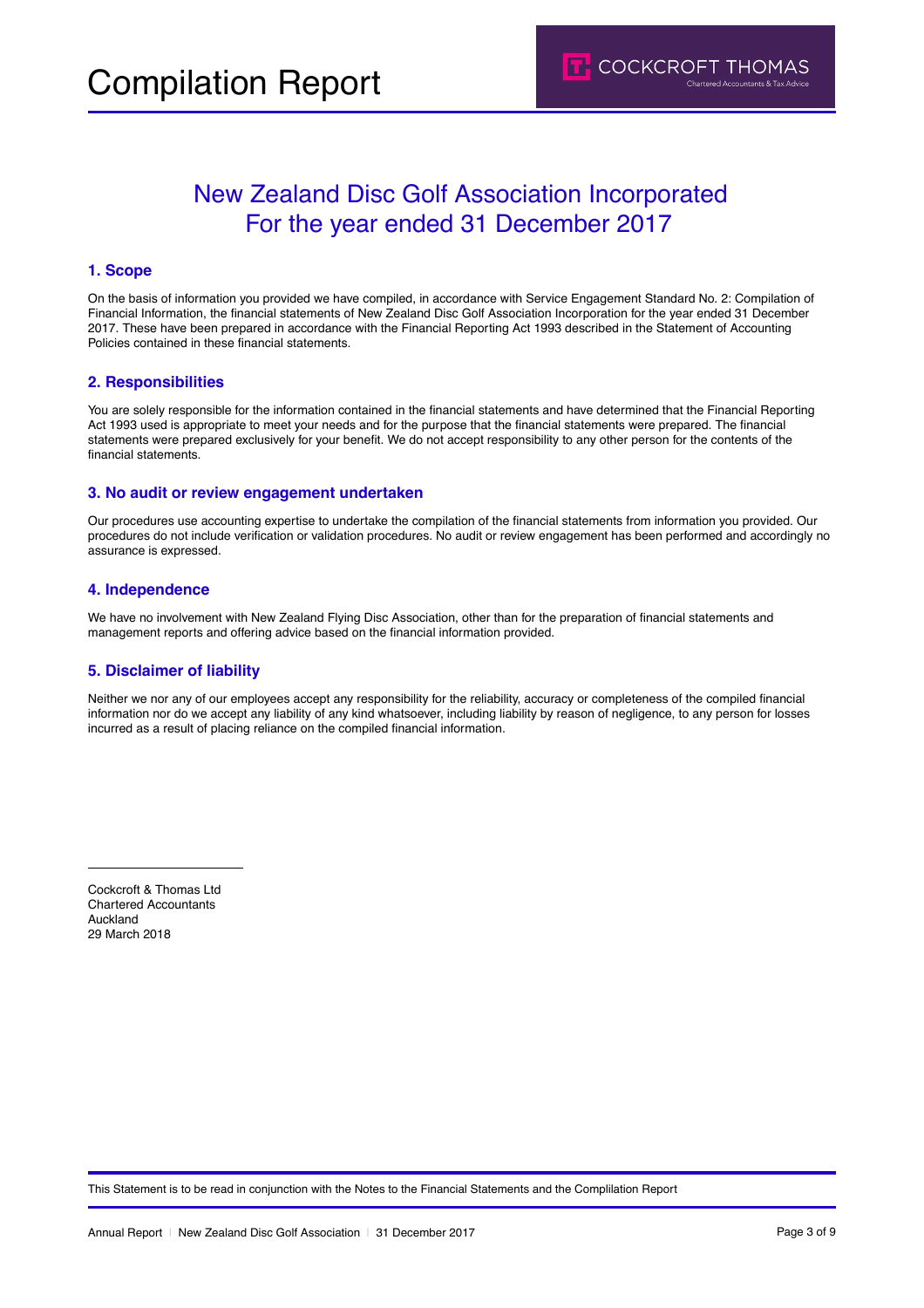|                                                    | Dec-17         | <b>Dec-16</b>  |
|----------------------------------------------------|----------------|----------------|
| Income                                             |                |                |
| <b>Bagtag Sales</b>                                | 237            | 785            |
| Event Income                                       | 1,280          | 855            |
| Fundraising                                        |                | 4,110          |
| Sponsorship                                        | 6,800          | 6,800          |
| <b>Tournament Revenue</b>                          | 4,662          | 2,807          |
| <b>Tournament Revenue Due</b>                      |                | 931            |
| <b>Total Income</b>                                | 12,979         | 16,288         |
| less Cost of Goods Sold                            |                |                |
| <b>Purchases</b>                                   |                |                |
| <b>Event Expenses</b>                              | 10,689         | 9,282          |
| <b>Total Purchases</b>                             | 10,689         | 9,282          |
| <b>Total Cost of Goods Sold</b>                    | 10,689         | 9,282          |
| <b>Gross Profit</b>                                | 2,290          | 7,007          |
| <b>Other Income</b>                                |                |                |
| Insurance Claimed                                  | 411            |                |
| <b>Interest Received</b>                           |                | 32             |
| <b>Total Other Income</b>                          | 411            | 32             |
| less Expenses                                      |                |                |
| Advertising                                        | 100            | $\blacksquare$ |
| Bank Fees & Charges                                | 25             |                |
| Depreciation                                       | 208            | 224            |
| Insurance                                          | 580            | 460            |
| Subscriptions & Licences                           | 380            | 380            |
| Telecommunications                                 |                | 40             |
| <b>Travel and Accommodation</b>                    | 6,121          |                |
| <b>Trophy Engraving</b>                            | 557            | 575            |
| Website                                            | 1              | 515            |
| <b>Total Expenses</b>                              | 7,972          | 2,193          |
| <b>Profit (Loss) before Taxation</b>               | (5, 271)       | 4,845          |
| <b>Total Adjustments and Taxation for the Year</b> | $\overline{a}$ |                |
| Net Profit (Loss) for the Year                     | (5, 271)       | 4,845          |

This Statement is to be read in conjunction with the Notes to the Financial Statements and the Complilation Report

**T.** COCKCROFT THOMAS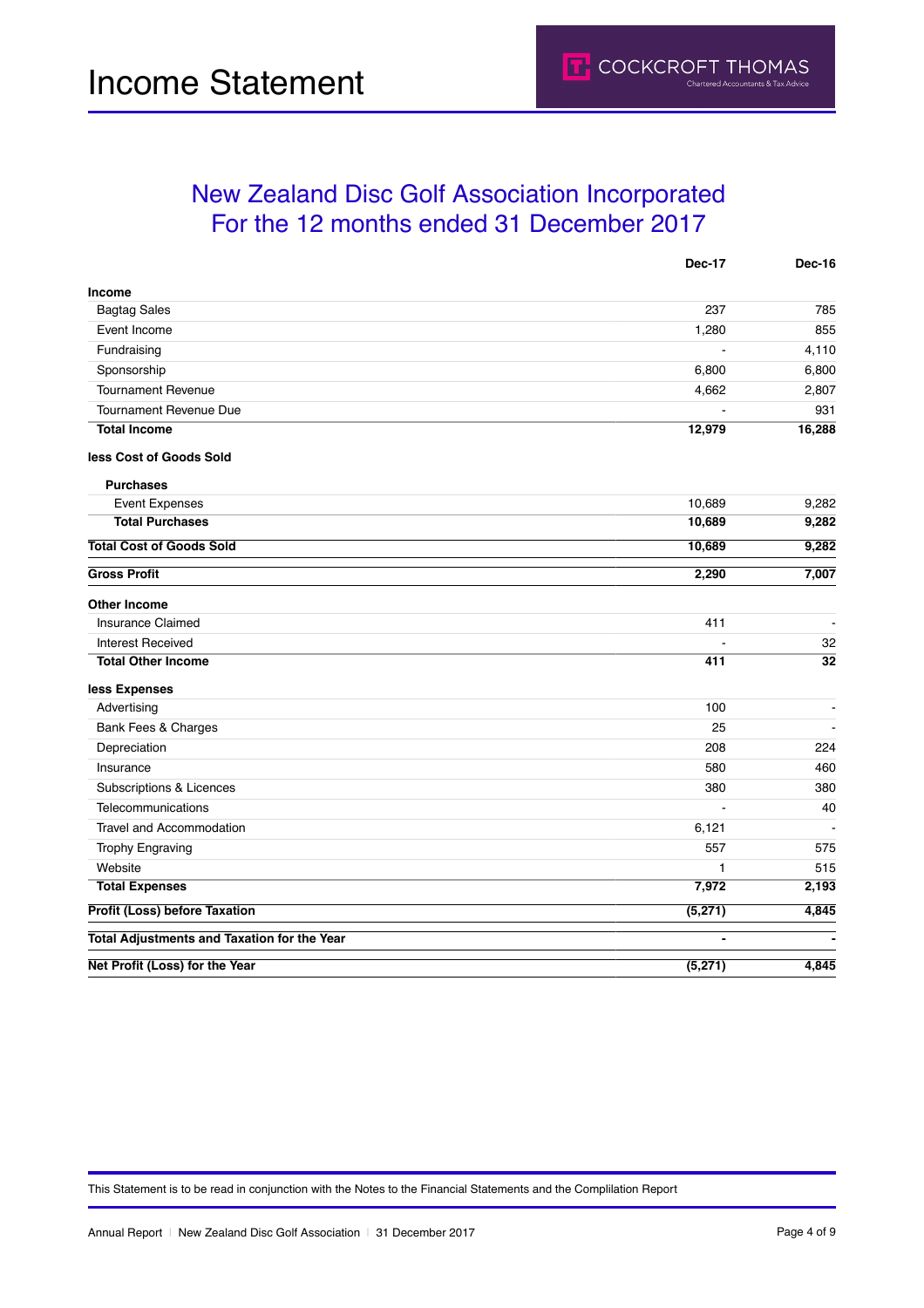### New Zealand Disc Golf Association Incorporated As at 31 December 2017

|                             | 31 Dec 2017              | 31 Dec 2016 |
|-----------------------------|--------------------------|-------------|
| <b>Equity</b>               |                          |             |
| <b>Opening Balance</b>      | 25,727                   | 20,882      |
| Plus movement for the year  |                          |             |
| Current year earnings       | (5,271)                  | 4,845       |
| Equity/Members funds        | $\overline{\phantom{0}}$ | (1)         |
| Total movement for the year | (5,271)                  | 4,844       |
| <b>Total Equity</b>         | 20,455                   | 25,727      |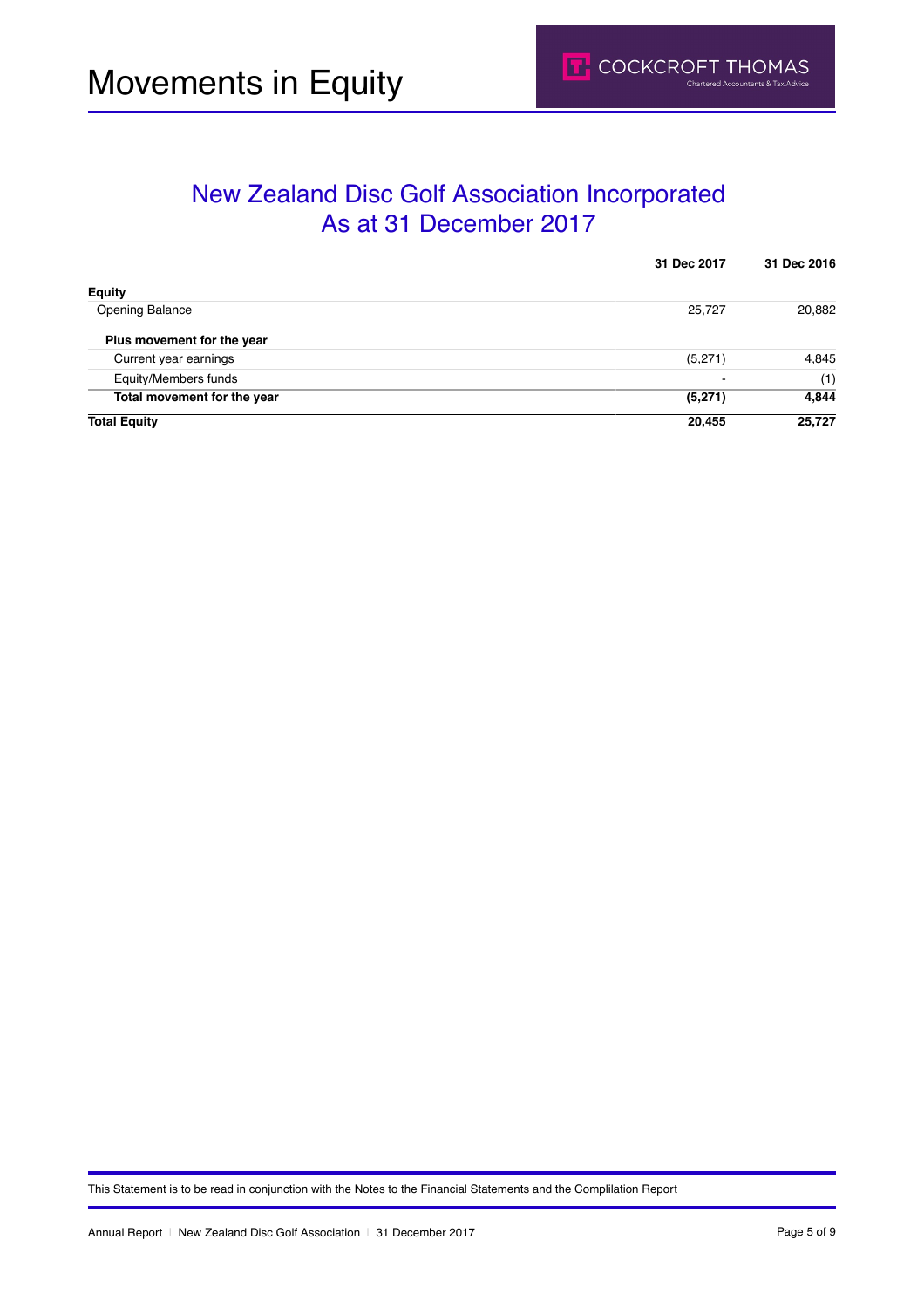### New Zealand Disc Golf Association Incorporated As at 31 December 2017

| <b>Assets</b><br><b>Current Assets</b><br><b>Accounts Receivable</b><br>1,937 | 1,686<br>22,136 |
|-------------------------------------------------------------------------------|-----------------|
|                                                                               |                 |
|                                                                               |                 |
|                                                                               |                 |
| <b>Business account</b><br>15,755                                             |                 |
| <b>Total Current Assets</b><br>17,691                                         | 23,822          |
| <b>Non Current Assets</b>                                                     |                 |
| <b>Fixed Assets</b><br>2,764                                                  | 2,972           |
| <b>Total Non Current Assets</b><br>2,764                                      | 2,972           |
| <b>Total Assets</b><br>20,455                                                 | 26,794          |
| <b>Liabilities</b>                                                            |                 |
| <b>Current Liabilities</b>                                                    |                 |
| <b>Accounts Payable</b><br>$\blacksquare$                                     | 1,068           |
| <b>Total Current Liabilities</b><br>$\blacksquare$                            | 1,068           |
| <b>Total Liabilities</b><br>$\blacksquare$                                    | 1,068           |
| <b>Net Assets</b><br>20,455                                                   | 25,727          |
| <b>Equity</b>                                                                 |                 |
| <b>Retained Earnings</b><br>20,455                                            | 25,727          |
| <b>Total Equity</b><br>20,455                                                 | 25,727          |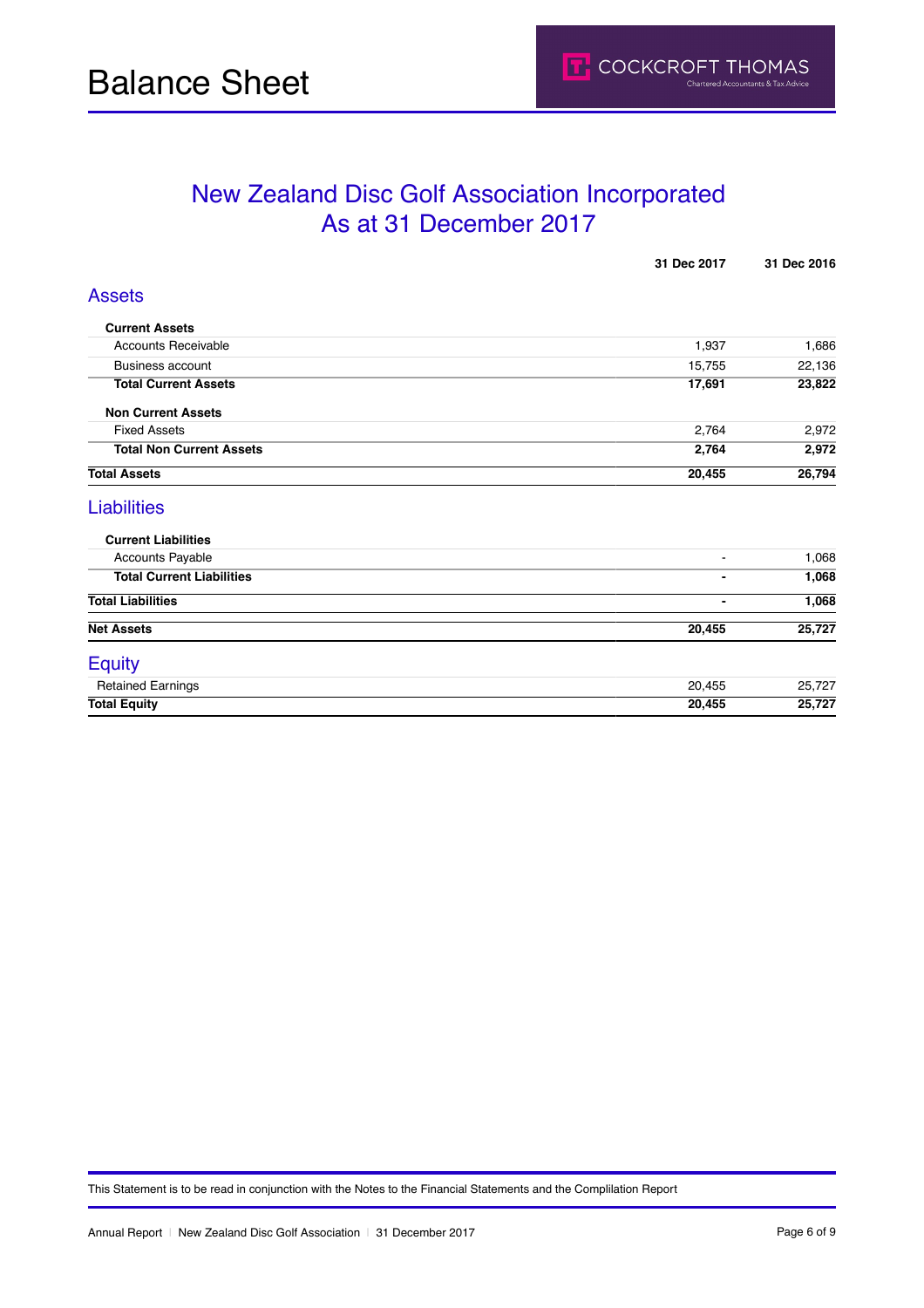## New Zealand Disc Golf Association Incorporatው<br>ቧ  $\overline{\phantom{0}}$ January 2017 to <u>ლ</u> December 2017

| <b>Total</b> |                        | $\times$<br>Queenstowr<br>$\equiv$ |                   | Baskets in<br>Wanaka x3 | Nelson x2<br>Baskets in | Equipment | Name                                                          |
|--------------|------------------------|------------------------------------|-------------------|-------------------------|-------------------------|-----------|---------------------------------------------------------------|
|              | <b>Total Equipment</b> |                                    | DGA BasketsFA-000 |                         |                         |           |                                                               |
|              |                        |                                    |                   | <b>FA-0003</b>          | EA-0002                 |           | Number                                                        |
|              |                        |                                    | Equipment         | Equipment               | Equipment               |           | <b>Type</b>                                                   |
| 4,320        | 4,320                  |                                    | 1,800             | 1,553                   | 896                     |           | Cost                                                          |
|              |                        |                                    | 7.0%DV            | 7.0%DV                  | 7.0%DV                  |           | <b>Rate</b>                                                   |
|              |                        |                                    | 31 Dec 2014       | 31 Dec 2014             | 31 Dec 2014             |           | Purchased Disposed                                            |
| 2'6'2        | 2,972                  |                                    | יפט<br>ג          | 296                     | 463                     |           |                                                               |
|              |                        |                                    |                   |                         |                         |           |                                                               |
|              |                        |                                    |                   |                         |                         |           |                                                               |
| 208          | 208                    |                                    | ā                 | 97                      | జ                       |           | 1-Jan-17 Purchases Depreciation Disposals Accum Dep 31-Dec-17 |
|              |                        |                                    |                   |                         |                         |           |                                                               |
|              |                        |                                    |                   |                         |                         |           |                                                               |
| 1,556        | 1,556                  |                                    | 352               | 287                     | 537                     |           |                                                               |
| 2,764        | 2,764                  |                                    | 1,448             | 988                     | 431                     |           |                                                               |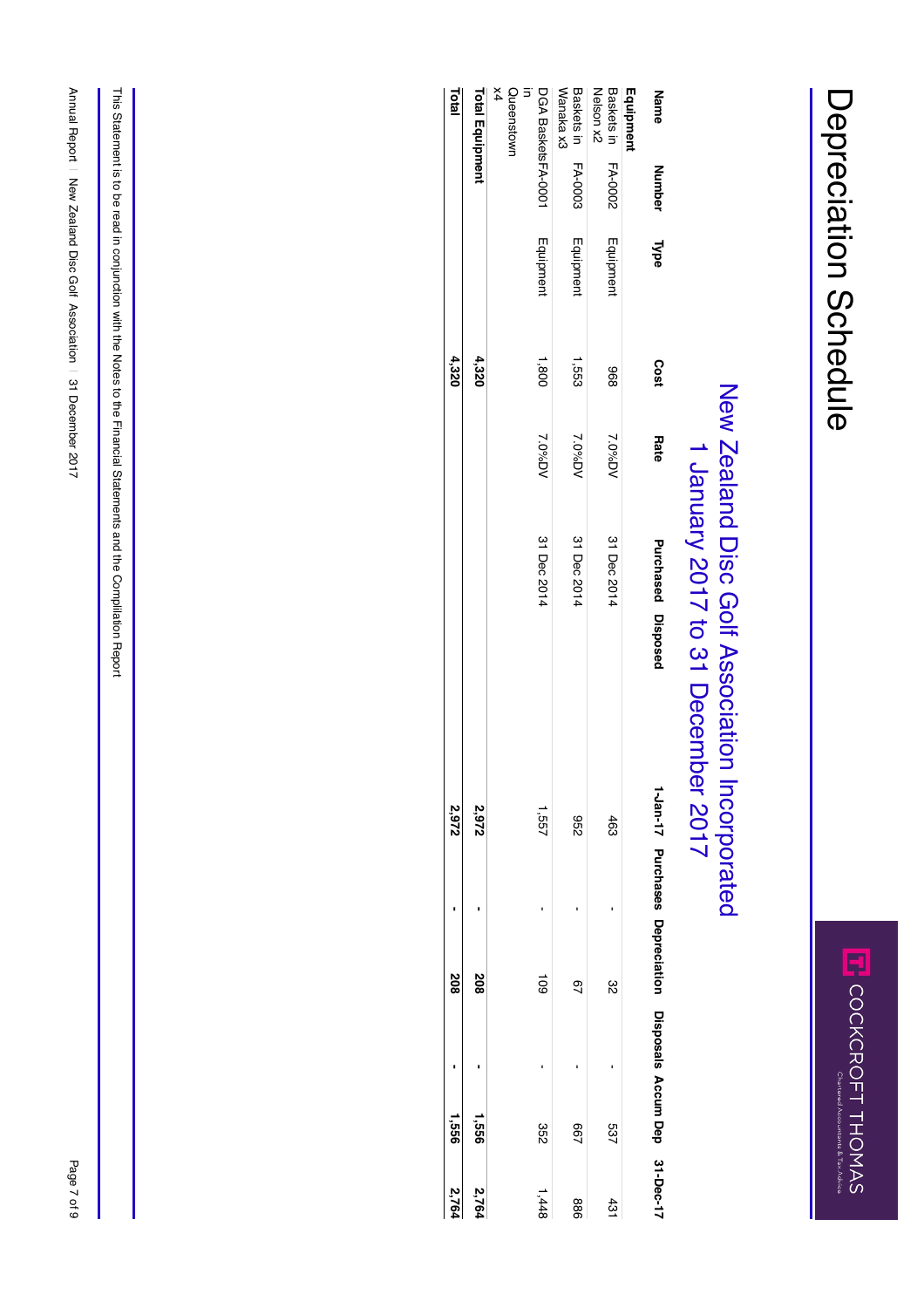## New Zealand Disc Golf Association Incorporated For the year ended 31 December 2017

#### **1. Statement of Accounting Policies**

The financial statements presented here are for the entity New Zealand Disc Golf Association, a registered company under the Companies Act 1993.

New Zealand Disc Golf Association qualifies as an exempt company under the Financial Reporting Act 1993. These financial statements have been prepared in accordance with the Financial Reporting Act 1993 and the Financial Reporting Order 1994.

The accounting principles recognised as appropriate for the measurement and reporting of earnings and financial position on an historical cost basis have been used, with the exception of certain items for which specific accounting policies have been identified.

#### **2. Changes in Accounting Policies**

There have been no changes in Accounting Policies. All policies have been applied on bases consistent with those used in previous years.

#### **3. Fixed Assets and Depreciation**

All fixed assets are recorded at cost less accumulated depreciation. Depreciation of the assets has been calculated at the maximum rates permitted by the Income Tax Act 2007. The entity has the following asset classes: Equipment. 7% Diminishing Value

#### **4. Good and Services Tax**

These financial statements have been prepared on a GST inclusive basis. The entity is not GST registered.

#### **5. Income Tax**

The entity is exempt from resident withholding tax on interests and dividend. It is taxed for any income outside its not for profit activities.

#### **6. Accounts Receivable**

Receivables are stated at their estimated realisable value. Bad debts are written off in the year in which they are identified.

#### **7. Audit**

These financial statements have not been audited.

#### **8. Trade and Other Receivables**

|                                          | 31-Dec-17 | 31-Dec-16 |
|------------------------------------------|-----------|-----------|
| <b>Trade and Other Receivables</b>       |           |           |
| Trade and other receivables              | 376       | 755       |
| Trade receivables                        | 1,561     | 931       |
| <b>Total Trade and Other Receivables</b> | 1,937     | 1,686     |
| 9. Trade and Other Payables              |           |           |
|                                          | 31-Dec-17 | 31-Dec-16 |
| <b>Trade and Other Payables</b>          |           |           |
| Trade and other payables                 | -         | 1,068     |
| <b>Total Trade and Other Payables</b>    | -         | 1,068     |